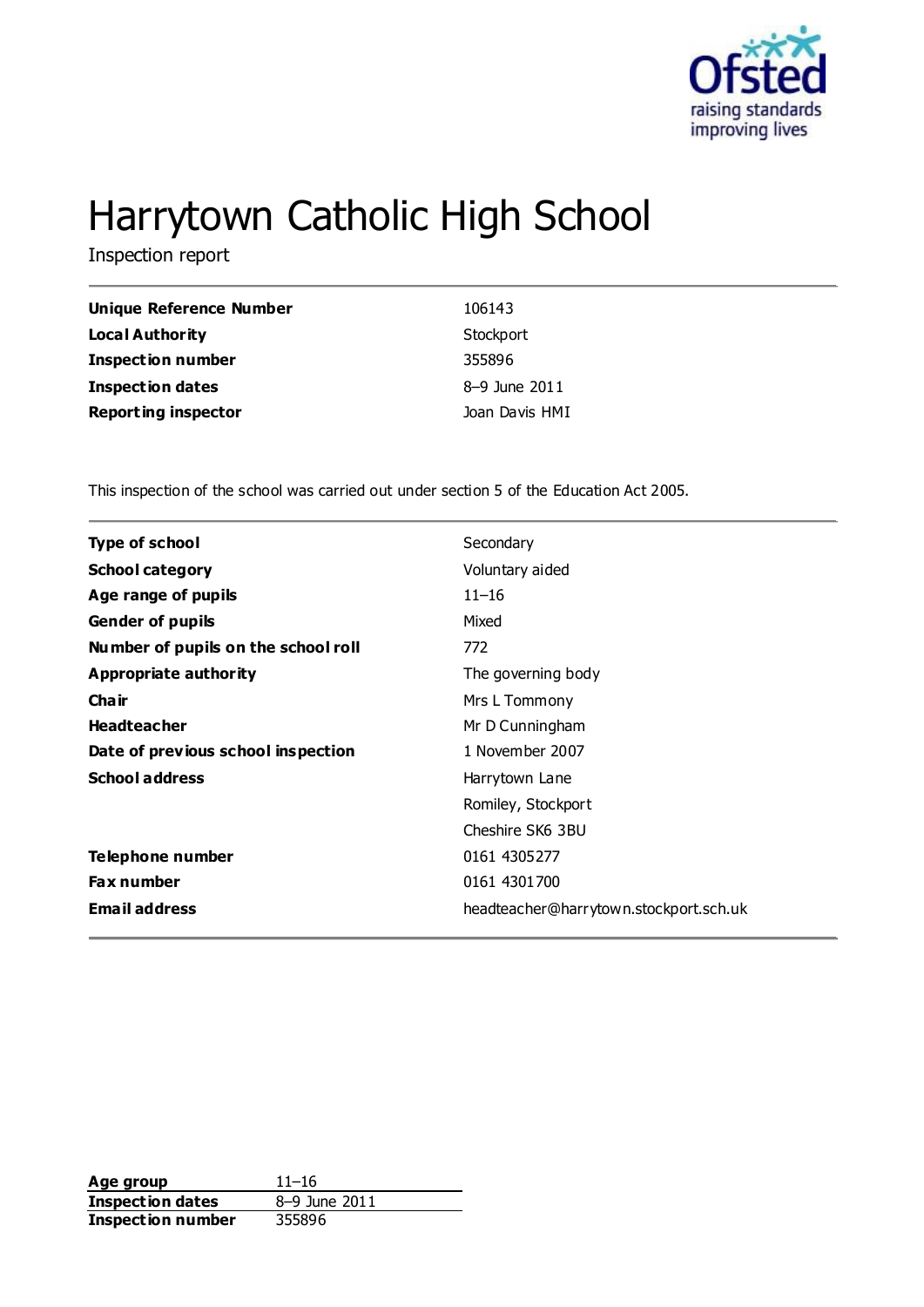The Office for Standards in Education, Children's Services and Skills (Ofsted) regulates and inspects to achieve excellence in the care of children and young people, and in education and skills for learners of all ages. It regulates and inspects childcare and children's social care, and inspects the Children and Family Court Advisory Support Service (Cafcass), schools, colleges, initial teacher training, work-based learning and skills training, adult and community learning, and education and training in prisons and other secure establishments. It assesses council children's services, and inspects services for looked after children, safeguarding and child protection.

Further copies of this report are obtainable from the school. Under the Education Act 2005, the school must provide a copy of this report free of charge to certain categories of people. A charge not exceeding the full cost of reproduction may be made for any other copies supplied.

If you would like a copy of this document in a different format, such as large print or Braille, please telephone 0300 123 4234, or email **[enquiries@ofsted.gov.uk](mailto:enquiries@ofsted.gov.uk)**.

You may copy all or parts of this document for non-commercial educational purposes, as long as you give details of the source and date of publication and do not alter the documentation in any way.

To receive regular email alerts about new publications, including survey reports and school inspection reports, please visit our website and go to 'Subscribe'.

Royal Exchange Buildings St Ann's Square Manchester M2 7LA T: 0300 123 4234 Textphone: 0161 618 8524 E: **[enquiries@ofsted.gov.uk](mailto:enquiries@ofsted.gov.uk)**

W: **[www.ofsted.gov.uk](http://www.ofsted.gov.uk/)**

© Crown copyright 2011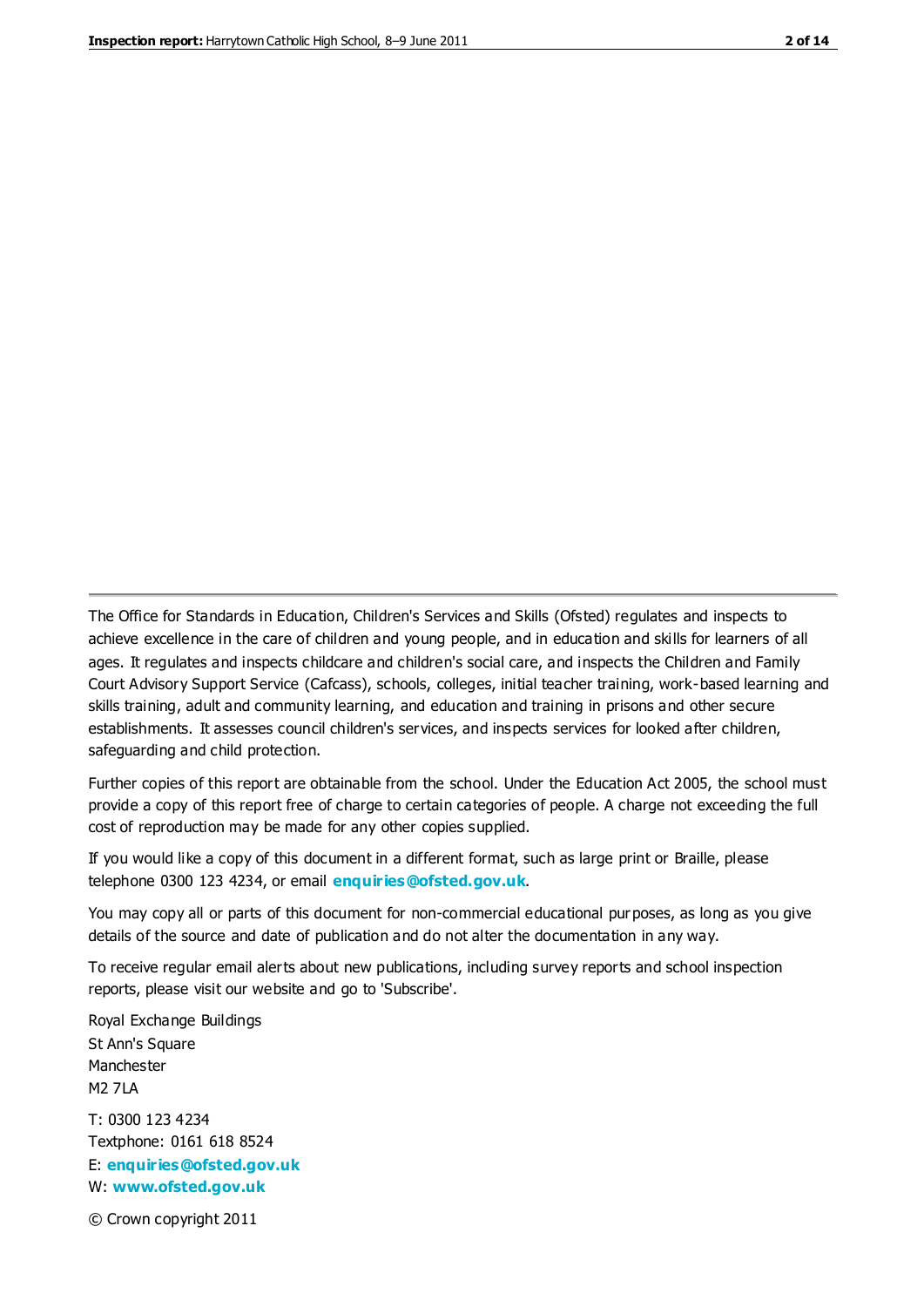# **Introduction**

This inspection was carried out by one of Her Majesty's Inspectors and three Additional Inspectors. Teaching and learning were observed in 31 lessons and 30 teachers were seen. Meetings were held with groups of students, staff and members of the governing body. The inspection team examined the school's self-evaluation of its work, the school development plan, students' work and data on their current performance, minutes of meetings, and policies. Inspectors also considered an analysis of 251 parents' and carers' questionnaires as well as those from students and staff.

The inspection team reviewed many aspects of the school's work. Inspectors looked in detail at a number of key areas.

- The reasons for improved outcomes for students and whether the rising trend in attainment is sustainable.
- The effectiveness of support and challenge provided by the school to more-able students.
- The effectiveness of the school's actions to address the comparative underperformance of girls.

# **Information about the school**

Harrytown Catholic High School is a smaller-than-average secondary school on the outskirts of Manchester. The proportion of students known to be eligible for free school meals is below the national average. The proportion of students from minority ethnic groups is below the national average, as is the proportion of students who speak English as an additional language. The proportion of students with special educational needs and/or disabilities is less than half the national average. The school has specialist status for science and has gained the Leading Parent Partnership Award.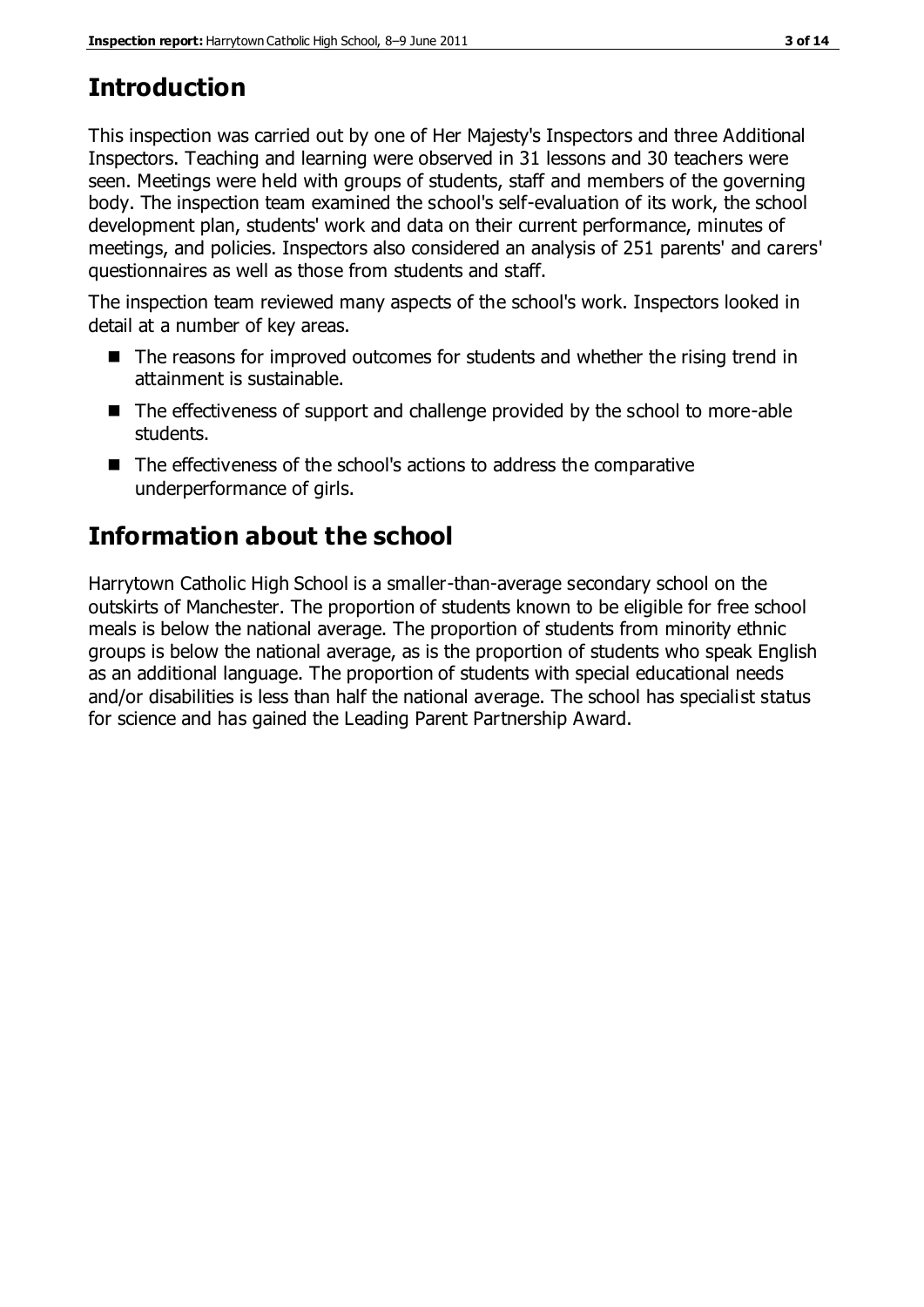# **Inspection judgements**

| Overall effectiveness: how good is the school?  |  |
|-------------------------------------------------|--|
| The school's capacity for sustained improvement |  |

# **Main findings**

Harrytown Catholic High School is a good and rapidly improving school, with many outstanding features. Good progress has been made in tackling the areas for improvement identified in the previous inspection. There has been a sharp rise in attainment over the past three years. Data provided by the school on current performance suggest that this has been sustained. Attainment is well-above average in English, mathematics and science. Learning and progress are good for most groups across the school, but the proportion of students gaining the top grades in external examinations is below average in some subjects. The learning and progress of students with special educational needs and/or disabilities are good. Students' achievement is good overall.

The school has a relentless focus on improving and celebrating achievement. It provides a warm, welcoming, inclusive environment in which all students are valued. Students appreciate the outstanding care, guidance and support they receive; as one student commented, 'This school never gives up on you.' Procedures for safeguarding are good and students feel safe in the school. Their spiritual, moral, social and cultural development is outstanding. Students make an outstanding contribution to the school and the wider community, reflecting the school's insistence that students care for others less fortunate than themselves. The extent to which students develop workplace skills is also outstanding. The school has worked effectively to improve attendance, which is now above average. Behaviour is good and movement around the school is orderly. Students are friendly, reflective, cooperative and polite. They say that there is very little bullying and when it occurs it is dealt with effectively.

The quality of teaching is good overall. Students show enthusiasm for their studies and relationships between students and teachers are good. Teachers use information and communication technology effectively to engage the students and support their learning.

The use of assessment to support learning is good. In many areas of the curriculum, such as English, assessment is used highly effectively to support learning. However, on occasions, teachers do not always use to good effect the wealth of assessment information available when planning lessons. As a result, activities are not always matched sufficiently to the needs and abilities of students.

The curriculum is good and contributes effectively to improving outcomes in achievement and attendance. A broad range of traditional subjects is on offer and the science specialism has led the way in introducing a variety of vocational courses which better meet the needs, interests and abilities of some learners. The specialism contributes also to effective links with local primary schools and provides opportunities for further education for local adults.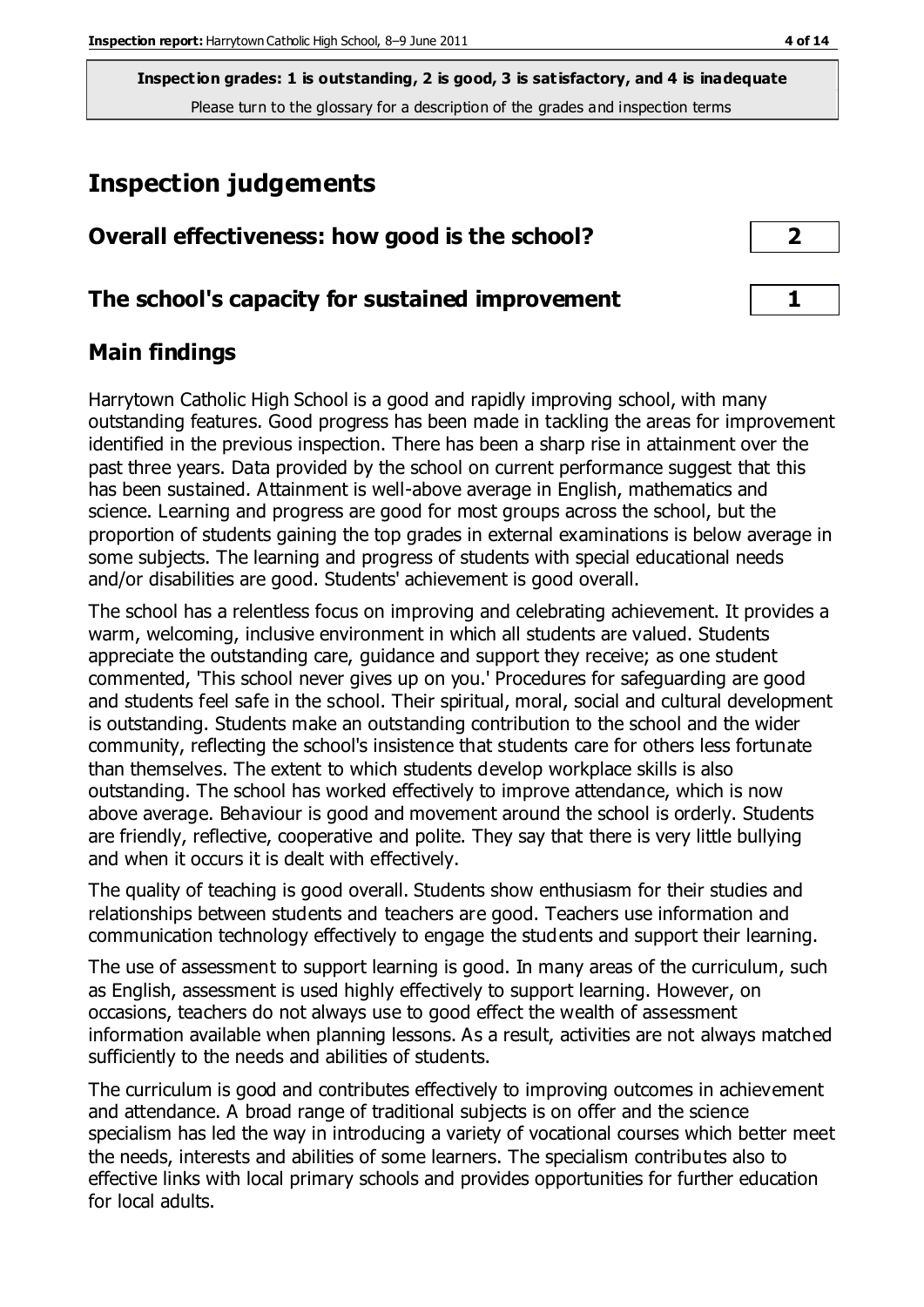Leadership, management and governance are outstanding. The headteacher, ably supported by the leadership team, has successfully inspired the school community to share his vision and ambition in order to secure improved outcomes for students. As a result, the school is characterised by high expectations and there is a tangible confidence that attainment will continue to rise. Areas of weakness have been tackled robustly and planning for further improvement is highly fit for purpose. Self-evaluation is highly accurate and, as a result, the school's capacity for sustained improvement is outstanding. The effectiveness of the school's engagement with parents and carers is also outstanding. The school provides good value for money and deploys resources effectively.

The school's contribution to community cohesion is good. It has highly effective strategies to challenge racism and incidents of this nature are very rare. However, strategies to address the comparative underperformance of girls at Key Stage 4 are at the early stages of development and therefore the effectiveness with which the school promotes equal opportunities and tackles discrimination is only satisfactory.

# **What does the school need to do to improve further?**

- Raise attainment further by:
	- $-$  increasing the proportion of students gaining the top grades in external examinations
	- devising and implementing effective strategies to eradicate the comparative underperformance of girls in Key Stage 4.
- $\blacksquare$  Improve the quality of teaching and learning by:
	- disseminating existing good practice more widely
	- $-$  ensuring that all teachers use assessment information to plan lessons that better meet the needs and abilities of all students.

# **Outcomes for individuals and groups of pupils 2**

Students enter the school with prior attainment that is above average. They make good progress now as they move up through the school and attainment at the end of Year 11 is well-above average for many key indicators. Therefore, their achievement is good overall. Attainment in English, mathematics and science is well-above average and the school benefits from strong leadership in these areas of the curriculum. The school recognises that, in some subjects, the proportion of students gaining the top grades in examinations has been below average and strategies to combat such underperformance are at the early stages of development, as are those to eradicate the comparative underperformance of girls. The learning and progress of students with special educational needs and/or disabilities are good. Intervention and support are used highly effectively to secure good outcomes for these students. Progress in lessons observed during the inspection was good overall.

Students feel safe in the school. They trust staff and feel that they can confide in them should problems arise. Behaviour is good, allowing lessons to proceed productively. The number of exclusions is decreasing. Students have a good appreciation of the need to adopt healthy lifestyles and there is a higher-than-average take-up of school meals. Opportunities to participate in extra-curricular sport are appreciated by the students.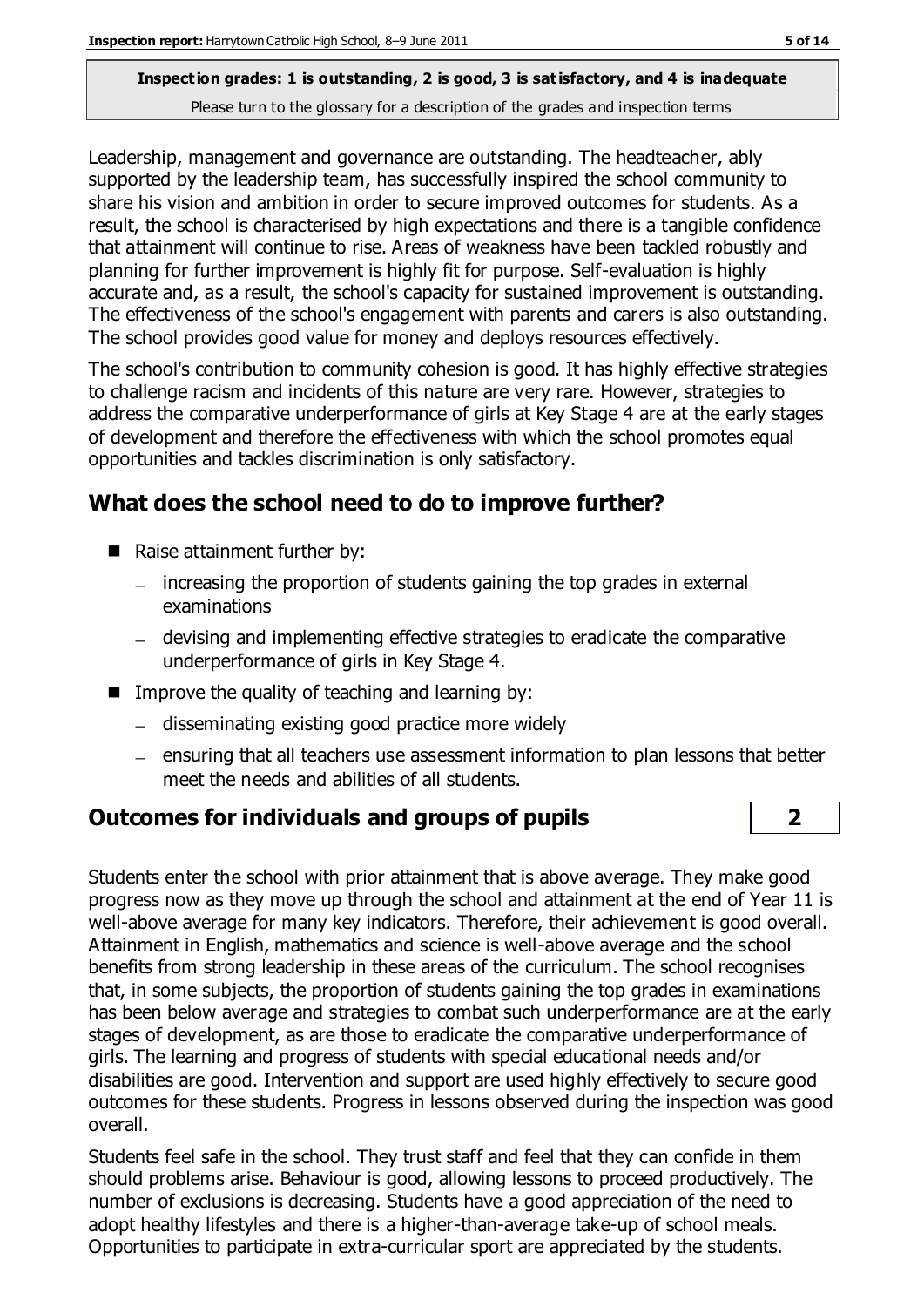Students show pride in their school and their achievements. They assume responsibilities willingly and play a substantial role in the local community, supporting a charity for the homeless and working with a residential home for senior citizens. Workplace skills are developed through a well-planned programme of work-related learning and are supported by good skills in literacy, numeracy and information and communication technology. Punctuality to lessons was exemplary during the inspection and attendance is above average.

Students' spiritual, moral, social and cultural development is outstanding. The students have the opportunity to reflect on ethical issues both in lessons and on retreats. For example, in an outstanding Year 9 religious education lesson observed during the inspection, students discussed the problem of evil from a Christian perspective, showing insight and the ability to consider complex and challenging philosophical concepts. Students speak highly of 'Themed Days' which afford them the opportunity to appreciate cultural diversity.

These are the grades for pupils' outcomes

| Pupils' achievement and the extent to which they enjoy their learning                                                     | 2             |
|---------------------------------------------------------------------------------------------------------------------------|---------------|
| Taking into account:<br>Pupils' attainment <sup>1</sup>                                                                   | $\mathcal{P}$ |
| The quality of pupils' learning and their progress                                                                        | 2             |
| The quality of learning for pupils with special educational needs and/or disabilities<br>and their progress               | $\mathcal{P}$ |
| The extent to which pupils feel safe                                                                                      | 2             |
| Pupils' behaviour                                                                                                         | 2             |
| The extent to which pupils adopt healthy lifestyles                                                                       | 2             |
| The extent to which pupils contribute to the school and wider community                                                   | 1             |
| The extent to which pupils develop workplace and other skills that will contribute to<br>their future economic well-being |               |
| Taking into account:<br>Pupils' attendance <sup>1</sup>                                                                   |               |
| The extent of pupils' spiritual, moral, social and cultural development                                                   | 1             |

<sup>1</sup> The grades for attainment and attendance are: 1 is high; 2 is above average; 3 is broadly average; and 4 is low

# **How effective is the provision?**

The quality of teaching is good overall. In the best lessons, teachers plan interesting and challenging activities that engage students fully, enabling them to acquire knowledge, refine skills and enjoy their learning. Such lessons are characterised by a brisk pace, a clear sense of purpose and high expectations. However, some inconsistency in the quality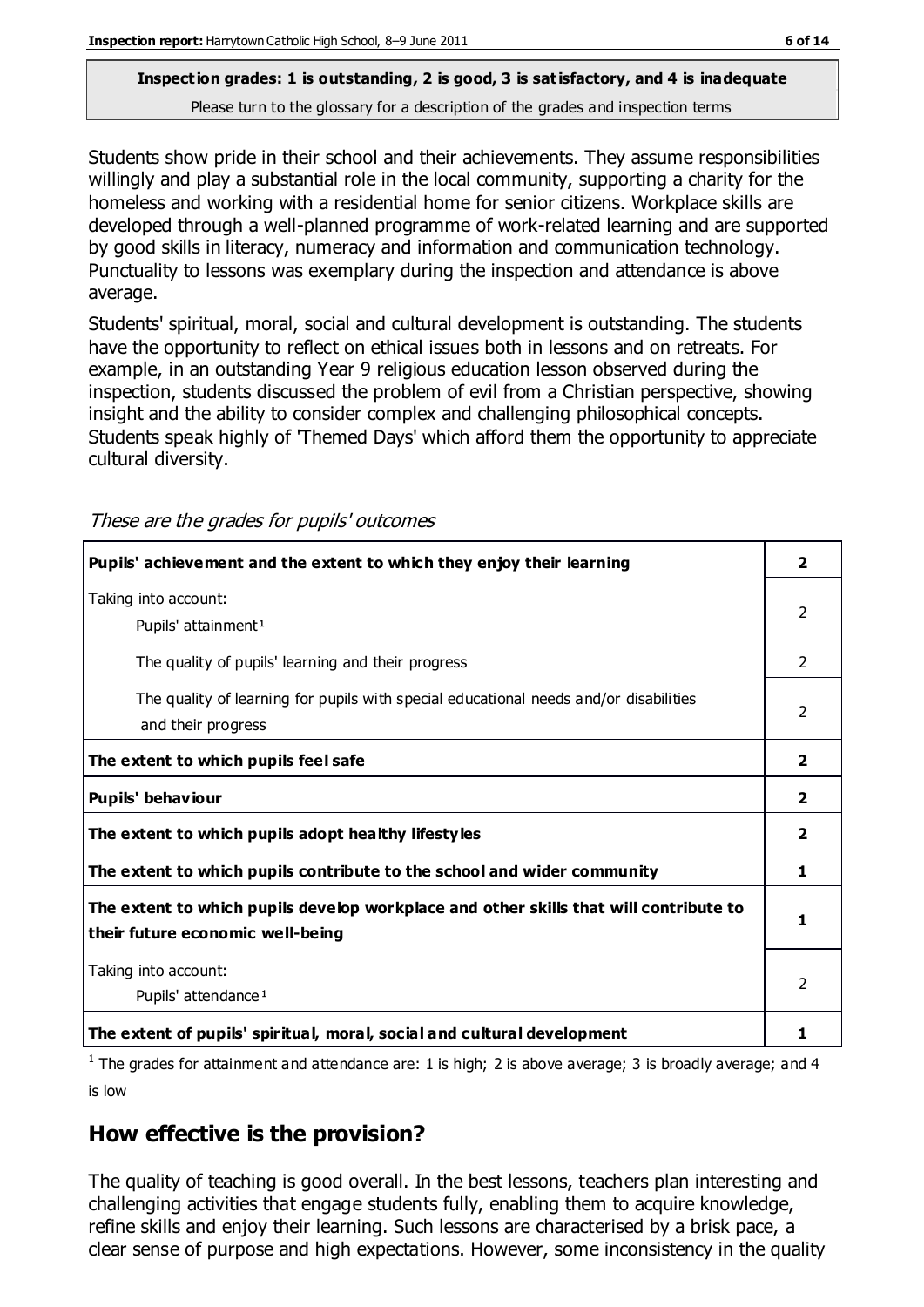of teaching is evident. In weaker lessons, activities lack variety and too much talk from the teacher leads to a lack of engagement on the part of students.

The use of assessment to support learning is good. Systems for tracking the performance of students and putting in place intervention and support when students are not performing as well as they might are highly developed and are used effectively in many areas of the curriculum. However, in some instances, teachers do not use this information effectively when planning lessons. As a result, activities are not always tailored sufficiently to the needs and abilities of individual students.

The school has developed a good curriculum with a wide range of traditional subjects and an increasing variety of vocational courses. The curriculum has resulted in improved outcomes for students and in their attitudes to learning. Provision is broad and balanced and enriched by a wide range of extra-curricular opportunities.

The effectiveness of care, guidance and support is outstanding. Support is highly tailored to individual needs throughout the school. Students feel that the move from primary school is particularly well supported. Similarly, those leaving school are provided with high-quality advice and guidance on possible routes for the next stage in their lives. Students speak highly of the school's work in this respect, as do parents and carers; as one parent commented, 'We cannot praise the school enough for showing so clearly that every child matters'.

| The quality of teaching                                                                                    |  |
|------------------------------------------------------------------------------------------------------------|--|
| Taking into account:<br>The use of assessment to support learning                                          |  |
| The extent to which the curriculum meets pupils' needs, including, where relevant,<br>through partnerships |  |
| The effectiveness of care, guidance and support                                                            |  |

These are the grades for the quality of provision

# **How effective are leadership and management?**

The headteacher has shown vision, determination and passion in driving the school forward. Leadership at all levels is a strength of the school. The headteacher speaks highly of the contribution that all members of the school have made to improved outcomes. There is a shared sense of pride in all that the school has achieved. A culture of high expectations and accountability has been embedded and, as a result, there is a relentless and discernible ambition to secure further improvement.

The leadership and management of teaching and learning are good. Rigorous training for middle leaders has enabled effective delegation of responsibilities and therefore all members of the school community are clear about how their work contributes to improved outcomes for students. However, the school does not as yet provide sufficient opportunities to share existing outstanding practice so that all lessons may be as good as the best.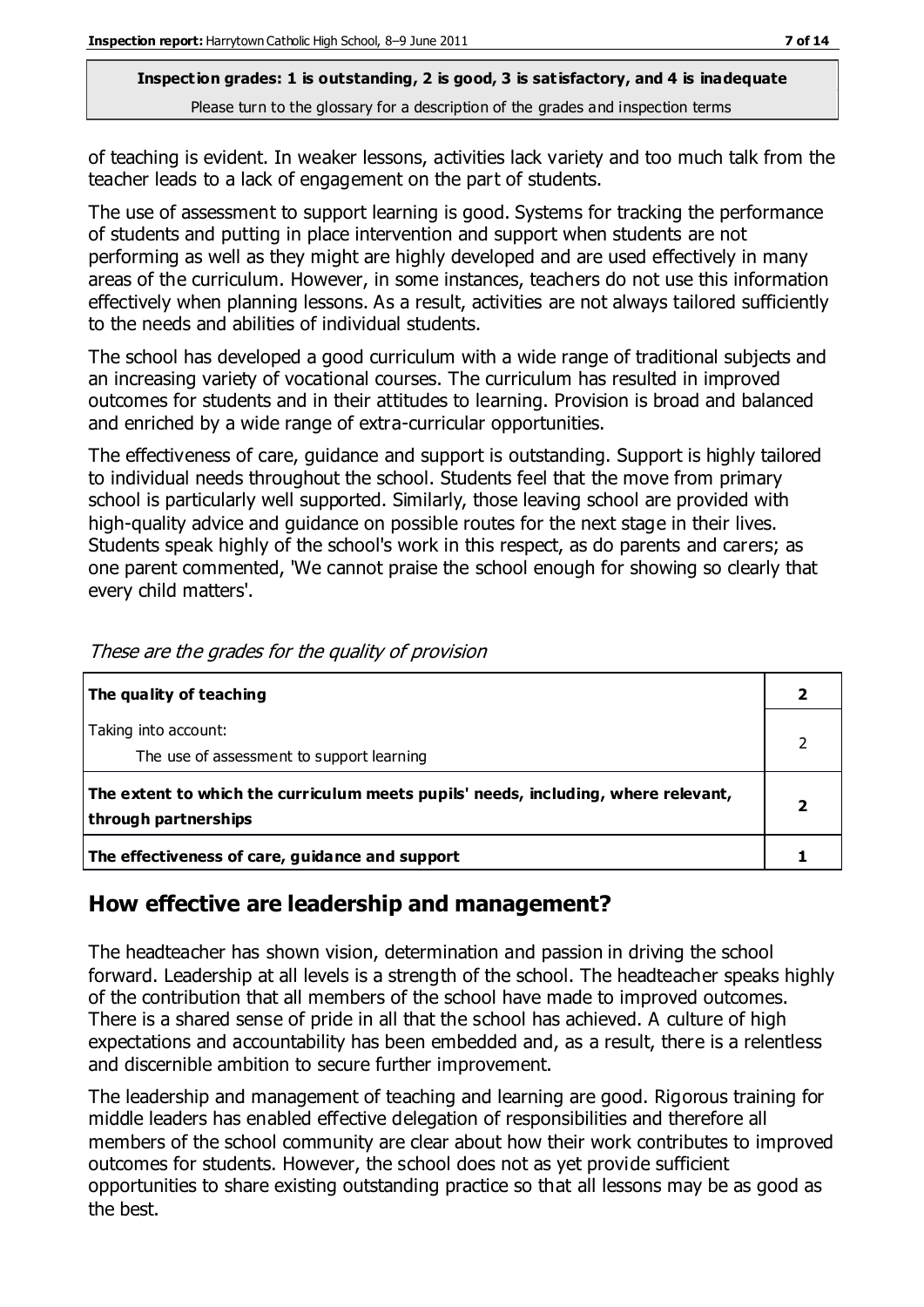The school is supported by an able and knowledgeable governing body. The governing body has an excellent grasp of the school's strengths and weaknesses and is highly effective in holding the school to account.

The effectiveness of the school's engagement with parents and carers is outstanding. Channels of communication are open, efficient and appreciated by parents and carers. The school is keen to involve parents and carers in decision-making and they are consulted on a wide range of issues relating to their children's education. The effectiveness of partnerships in promoting learning and well-being is good. Effective links exist with primary schools, other secondary schools and further education providers. Furthermore, links with institutions such as the fire service and local businesses help to prepare students for the world of work.

The effectiveness with which the school tackles discrimination and promotes equal opportunities is satisfactory as the impact of the school's actions to address the underperformance of girls is yet to be seen. The effectiveness with which the school promotes community cohesion is good. The school is itself highly cohesive and inclusive. It reaches out to others that are less fortunate, both within and beyond the local community. Students are actively involved in raising money to help people in difficult circumstances both locally and overseas, for example in Africa or Haiti. Procedures for safeguarding are good and the school provides good value for money.

| The effectiveness of leadership and management in embedding ambition and driving<br><i>improvement</i>                                                           |                         |
|------------------------------------------------------------------------------------------------------------------------------------------------------------------|-------------------------|
| Taking into account:<br>The leadership and management of teaching and learning                                                                                   | 2                       |
| The effectiveness of the governing body in challenging and supporting the<br>school so that weaknesses are tackled decisively and statutory responsibilities met | 1                       |
| The effectiveness of the school's engagement with parents and carers                                                                                             | 1                       |
| The effectiveness of partnerships in promoting learning and well-being                                                                                           | 2                       |
| The effectiveness with which the school promotes equality of opportunity and tackles<br>discr iminat ion                                                         | 3                       |
| The effectiveness of safeguarding procedures                                                                                                                     | $\overline{\mathbf{2}}$ |
| The effectiveness with which the school promotes community cohesion                                                                                              | $\overline{\mathbf{2}}$ |
| The effectiveness with which the school deploys resources to achieve value for money                                                                             | 2                       |

#### These are the grades for leadership and management

# **Views of parents and carers**

There was an average return to the Ofsted questionnaire. Parents and carers are very supportive of the school and most say that their children enjoy school and that it meets their children's needs. Most parents and carers feel that the school informs them well of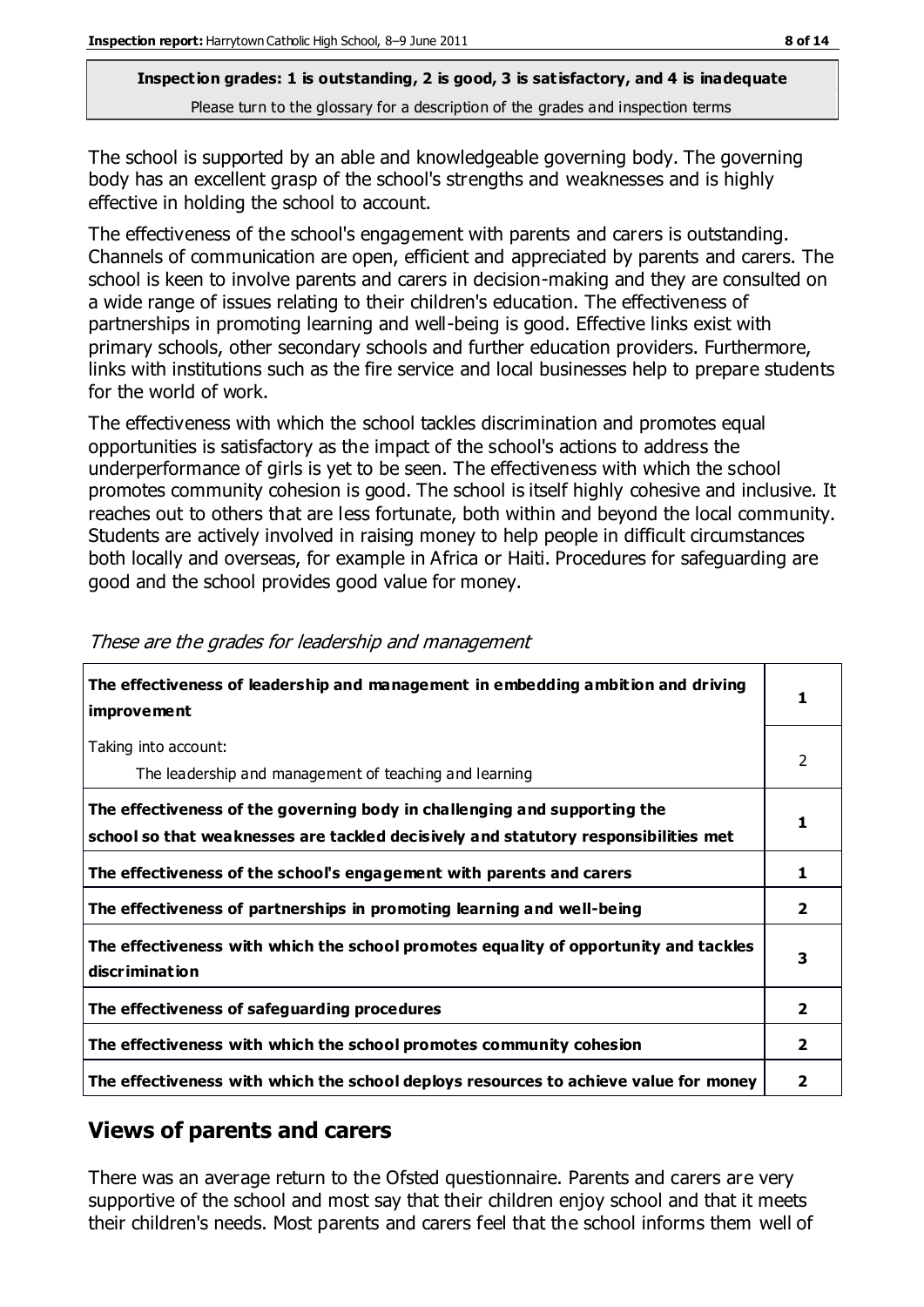their children's progress, while a very large majority feel that their children are making enough progress and that the school prepares them well for the future.

A very small minority of parents and carers expressed concerns about behaviour. Inspectors found behaviour to be good overall during the inspection and that the school has appropriate systems to manage poor behaviour should it occur. A few parents and carers raised concerns regarding bullying, but when inspectors spoke to groups of students they said that bullying is rare and when it occurs it is dealt with effectively. Most parents and carers feel that the school is led and managed effectively and a very large majority are happy with their children's experience at Harrytown Catholic High School.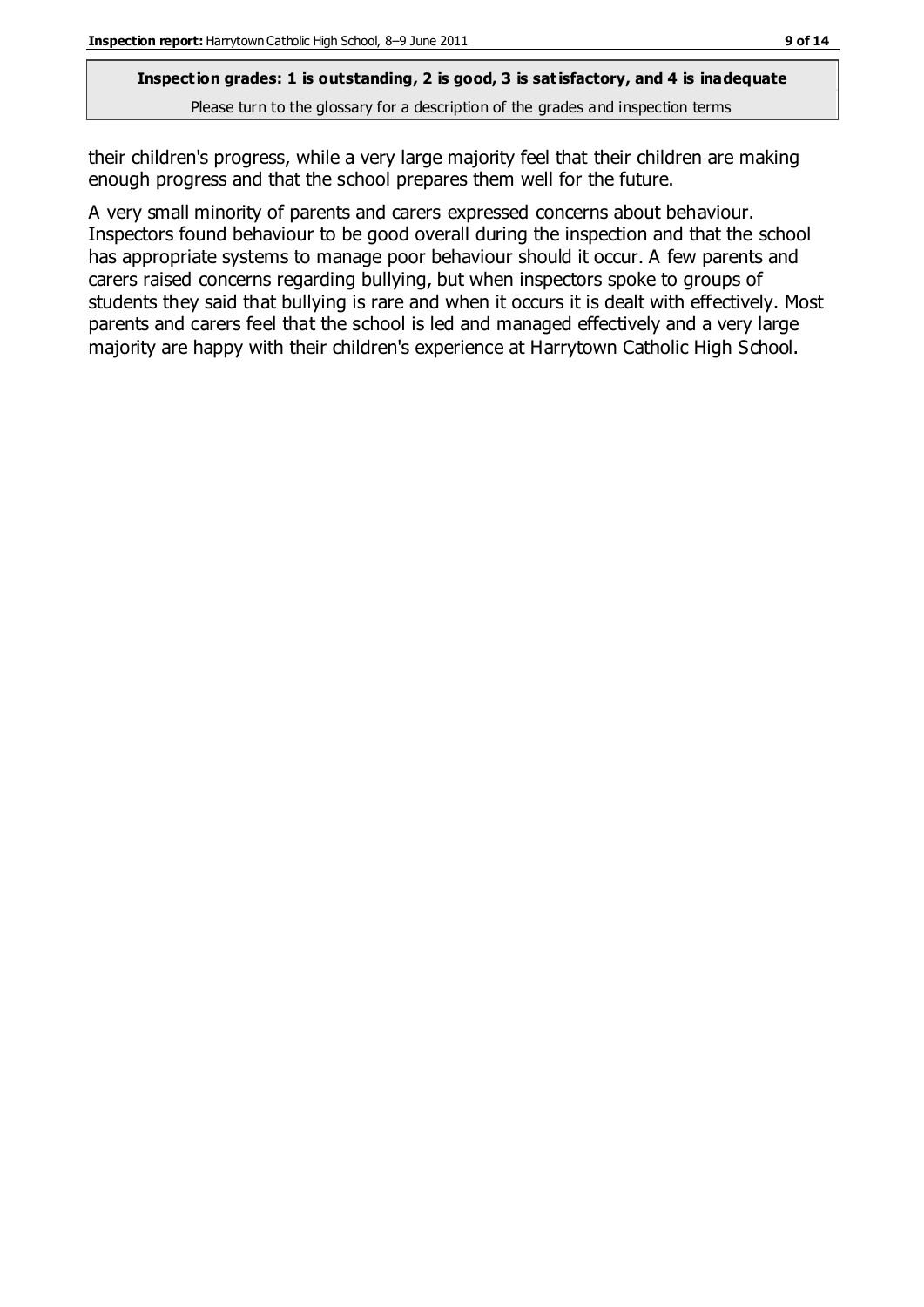#### **Responses from parents and carers to Ofsted's questionnaire**

Ofsted invited all the registered parents and carers of pupils registered at Harrytown Catholic High School to complete a questionnaire about their views of the school.

In the questionnaire, parents and carers were asked to record how strongly they agreed with 13 statements about the school.

The inspection team received 251 completed questionnaires by the end of the on-site inspection. In total, there are 772 pupils registered at the school.

| <b>Statements</b>                                                                                                                                                                                                                                       | <b>Strongly</b><br>agree |               | <b>Agree</b> |                         | <b>Disagree</b> |                | <b>Strongly</b><br>disagree |                |
|---------------------------------------------------------------------------------------------------------------------------------------------------------------------------------------------------------------------------------------------------------|--------------------------|---------------|--------------|-------------------------|-----------------|----------------|-----------------------------|----------------|
|                                                                                                                                                                                                                                                         | <b>Total</b>             | $\frac{1}{2}$ | <b>Total</b> | $\mathbf{O}/\mathbf{o}$ | <b>Total</b>    | $\frac{1}{2}$  | <b>Total</b>                | $\frac{1}{2}$  |
| My child enjoys school                                                                                                                                                                                                                                  | 76                       | 30            | 149          | 59                      | 22              | 9              | $\overline{4}$              | $\overline{2}$ |
| The school keeps my child<br>safe                                                                                                                                                                                                                       | 108                      | 43            | 131          | 52                      | 9               | $\overline{4}$ | 2                           | $\mathbf{1}$   |
| My school informs me about<br>my child's progress                                                                                                                                                                                                       | 93                       | 37            | 144          | 57                      | 11              | 4              | 3                           | $\mathbf{1}$   |
| My child is making enough<br>progress at this school                                                                                                                                                                                                    | 79                       | 31            | 142          | 57                      | 23              | 9              | $\mathbf{1}$                | $\pmb{0}$      |
| The teaching is good at this<br>school                                                                                                                                                                                                                  | 73                       | 29            | 154          | 61                      | 13              | 5              | $\overline{2}$              | $\mathbf{1}$   |
| The school helps me to<br>support my child's learning                                                                                                                                                                                                   | 44                       | 18            | 167          | 67                      | 24              | 10             | 6                           | $\overline{2}$ |
| The school helps my child to<br>have a healthy lifestyle                                                                                                                                                                                                | 27                       | 11            | 170          | 68                      | 42              | 17             | $\mathbf{1}$                | $\mathbf 0$    |
| The school makes sure that<br>my child is well prepared for<br>the future (for example<br>changing year group,<br>changing school, and for<br>children who are finishing<br>school, entering further or<br>higher education, or entering<br>employment) | 66                       | 26            | 165          | 66                      | 14              | 6              | 3                           | 1              |
| The school meets my child's<br>particular needs                                                                                                                                                                                                         | 60                       | 24            | 157          | 63                      | 9               | 4              | 2                           | $\mathbf{1}$   |
| The school deals effectively<br>with unacceptable behaviour                                                                                                                                                                                             | 57                       | 23            | 130          | 52                      | 34              | 14             | 15                          | 6              |
| The school takes account of<br>my suggestions and concerns                                                                                                                                                                                              | 48                       | 19            | 137          | 55                      | 36              | 14             | 6                           | $\mathcal{L}$  |
| The school is led and<br>managed effectively                                                                                                                                                                                                            | 61                       | 24            | 156          | 62                      | 29              | 12             | $\overline{4}$              | $\overline{2}$ |
| Overall, I am happy with my<br>child's experience at this<br>school                                                                                                                                                                                     | 76                       | 30            | 145          | 58                      | 19              | 8              | 3                           | $\mathbf{1}$   |

The table above summarises the responses that parents and carers made to each statement. The percentages indicate the proportion of parents and carers giving that response out of the total number of completed questionnaires. Where one or more parents and carers chose not to answer a particular question, the percentages will not add up to 100%.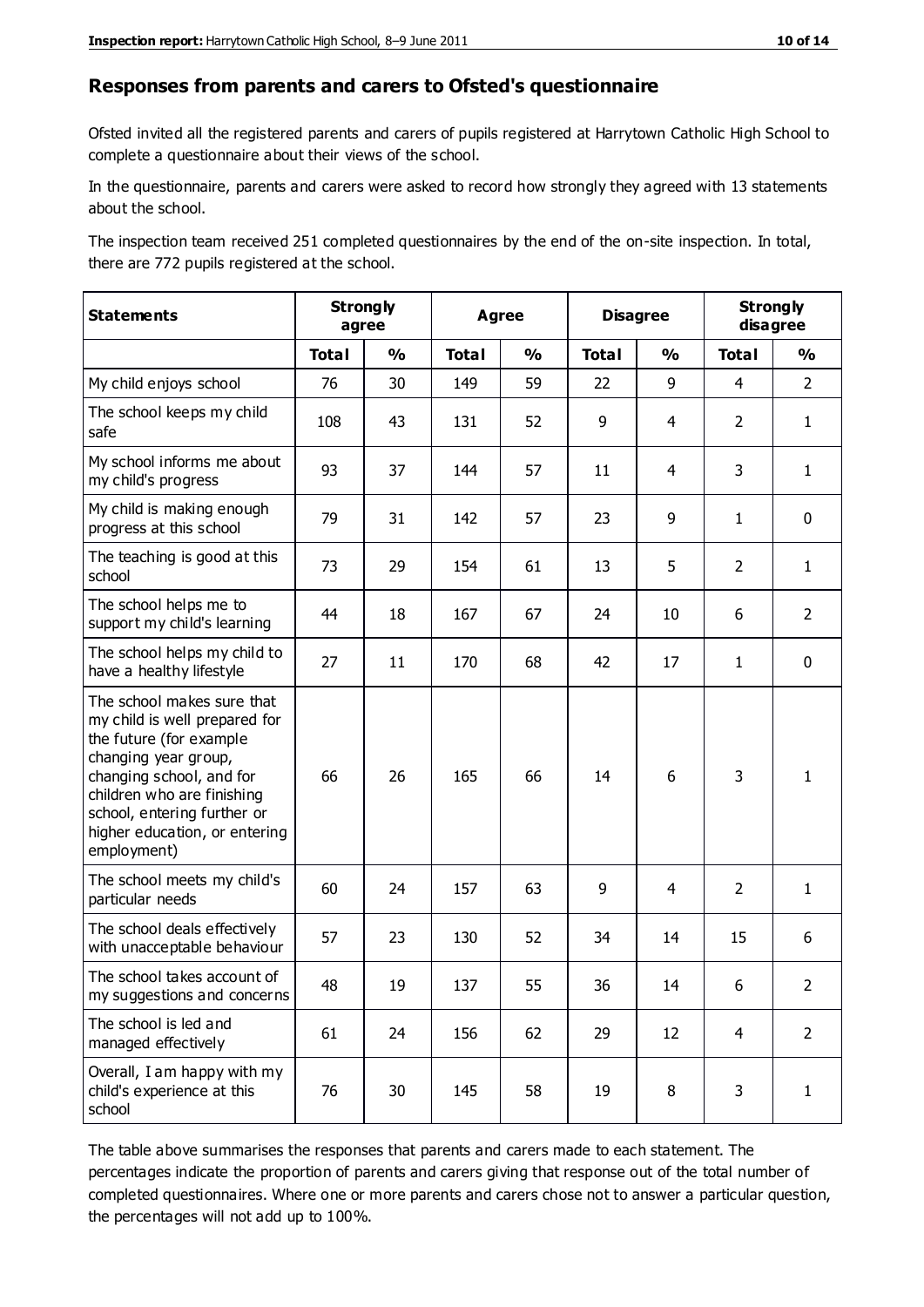# **Glossary**

| Grade   | <b>Judgement</b> | <b>Description</b>                                                                                                                                                                                                            |
|---------|------------------|-------------------------------------------------------------------------------------------------------------------------------------------------------------------------------------------------------------------------------|
| Grade 1 | Outstanding      | These features are highly effective. An outstanding school<br>provides exceptionally well for all its pupils' needs.                                                                                                          |
| Grade 2 | Good             | These are very positive features of a school. A school that<br>is good is serving its pupils well.                                                                                                                            |
| Grade 3 | Satisfactory     | These features are of reasonable quality. A satisfactory<br>school is providing adequately for its pupils.                                                                                                                    |
| Grade 4 | Inadequate       | These features are not of an acceptable standard. An<br>inadequate school needs to make significant improvement<br>in order to meet the needs of its pupils. Ofsted inspectors<br>will make further visits until it improves. |

### **What inspection judgements mean**

## **Overall effectiveness of schools**

|                       | Overall effectiveness judgement (percentage of schools) |      |                     |                   |
|-----------------------|---------------------------------------------------------|------|---------------------|-------------------|
| <b>Type of school</b> | <b>Outstanding</b>                                      | Good | <b>Satisfactory</b> | <b>Inadequate</b> |
| Nursery schools       | 46                                                      | 48   | 6                   |                   |
| Primary schools       | 6                                                       | 47   | 40                  | 7                 |
| Secondary schools     | 12                                                      | 39   | 38                  | 11                |
| Sixth forms           | 13                                                      | 42   | 41                  | 3                 |
| Special schools       | 28                                                      | 49   | 19                  | 4                 |
| Pupil referral units  | 14                                                      | 45   | 31                  | 10                |
| All schools           | 10                                                      | 46   | 37                  |                   |

New school inspection arrangements were introduced on 1 September 2009. This means that inspectors now make some additional judgements that were not made previously.

The data in the table above are for the period 1 September 2010 to 31 December 2010 and are consistent with the latest published official statistics about maintained school inspection outcomes (see **[www.ofsted.gov.uk](http://www.ofsted.gov.uk/)**).

The sample of schools inspected during 2010/11 was not representative of all schools nationally, as weaker schools are inspected more frequently than good or outstanding schools.

Percentages are rounded and do not always add exactly to 100.

Sixth form figures reflect the judgements made for the overall effectiveness of the sixth form in secondary schools, special schools and pupil referral units.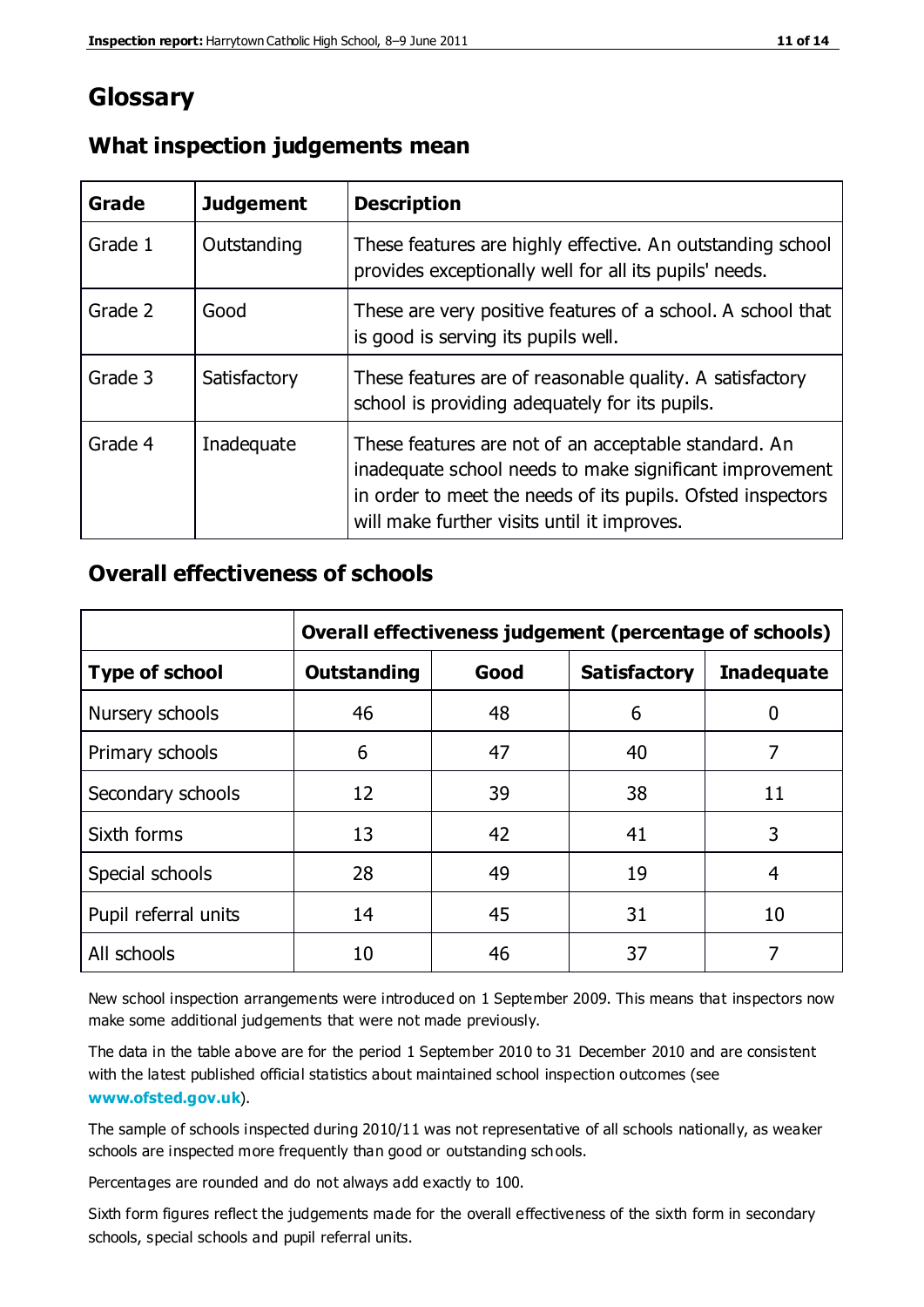# **Common terminology used by inspectors**

| Achievement:               | the progress and success of a pupil in their learning,<br>development or training.                                                                                                                                                          |  |  |
|----------------------------|---------------------------------------------------------------------------------------------------------------------------------------------------------------------------------------------------------------------------------------------|--|--|
| Attainment:                | the standard of the pupils' work shown by test and<br>examination results and in lessons.                                                                                                                                                   |  |  |
| Capacity to improve:       | the proven ability of the school to continue<br>improving. Inspectors base this judgement on what<br>the school has accomplished so far and on the quality<br>of its systems to maintain improvement.                                       |  |  |
| Leadership and management: | the contribution of all the staff with responsibilities,<br>not just the headteacher, to identifying priorities,<br>directing and motivating staff and running the school.                                                                  |  |  |
| Learning:                  | how well pupils acquire knowledge, develop their<br>understanding, learn and practise skills and are<br>developing their competence as learners.                                                                                            |  |  |
| Overall effectiveness:     | inspectors form a judgement on a school's overall<br>effectiveness based on the findings from their<br>inspection of the school. The following judgements,<br>in particular, influence what the overall effectiveness<br>judgement will be. |  |  |
|                            | The school's capacity for sustained<br>improvement.                                                                                                                                                                                         |  |  |
|                            | Outcomes for individuals and groups of pupils.                                                                                                                                                                                              |  |  |
|                            | The quality of teaching.                                                                                                                                                                                                                    |  |  |
|                            | The extent to which the curriculum meets<br>pupils' needs, including, where relevant,<br>through partnerships.                                                                                                                              |  |  |
|                            | The effectiveness of care, guidance and<br>support.                                                                                                                                                                                         |  |  |
| Progress:                  | the rate at which pupils are learning in lessons and<br>over longer periods of time. It is often measured by<br>comparing the pupils' attainment at the end of a key                                                                        |  |  |

stage with their attainment when they started.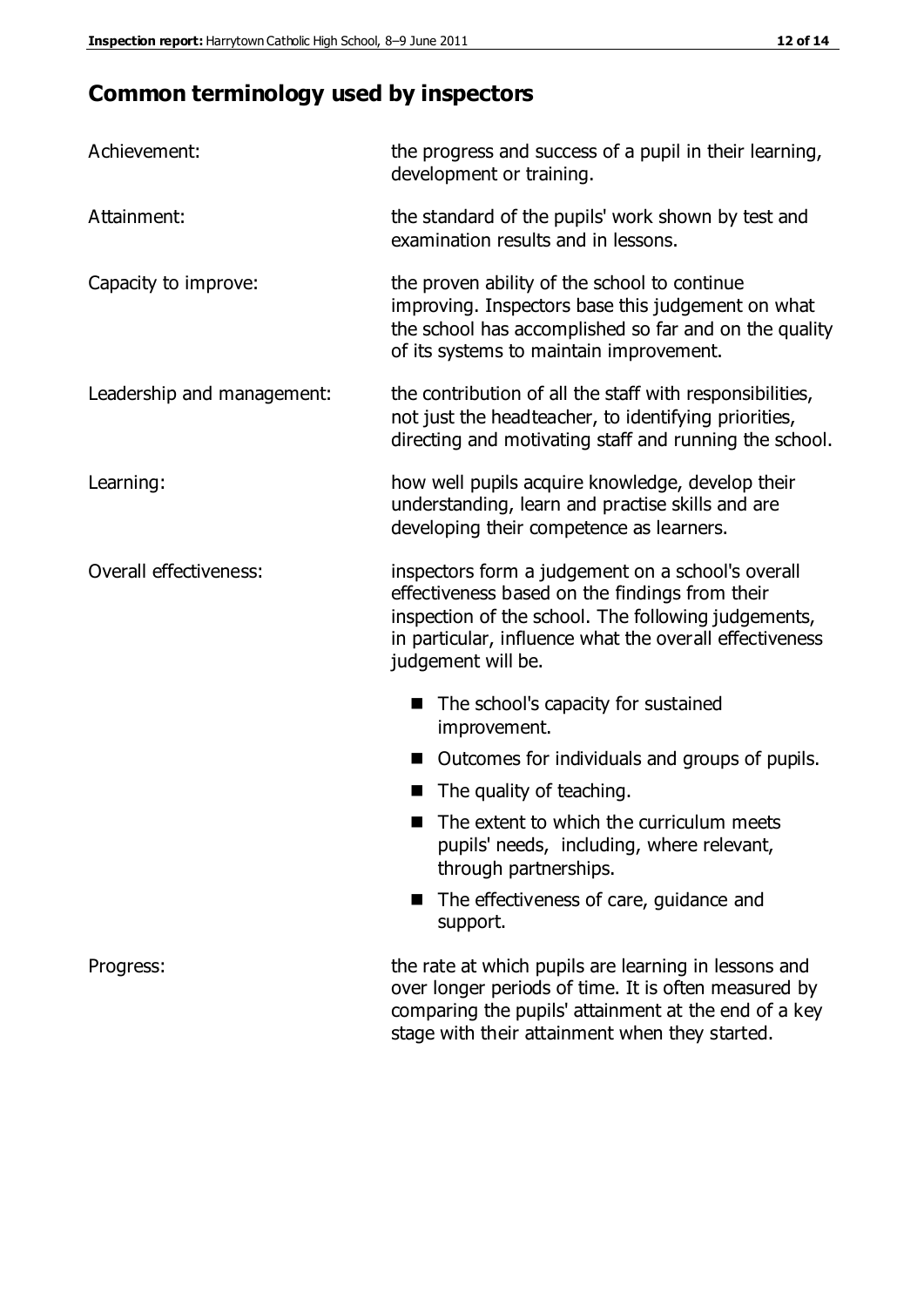### **This letter is provided for the school, parents and carers to share with their children. It describes Ofsted's main findings from the inspection of their school.**

10 June 2011

#### Dear Students

#### **Inspection of Harrytown Catholic High School, Stockport, SK6 3BU**

Thank you very much for the warm welcome we received during our inspection of your school. We were impressed by your friendliness and the kindness you show towards one another and people less fortunate than yourselves. We found that your school provides you with a good standard of education. Many of you enjoy taking part in the life of the school and you make an outstanding contribution to your local community. You make good progress as you move up through the school and attainment at the end of Year 11 is above average.

Teaching is good overall. We noticed that you enjoy lessons that are imaginative and challenging. Your behaviour is good and you are very polite. The school cares for you very well and you trust your teachers. You know you can talk to them if you have a problem.

We identified a number of areas where we think the school should make improvements. We have asked the headteacher to make sure the best teachers share their ideas with other teachers so that all lessons can be as good as the best, with interesting and stimulating activities that meet your individual needs and abilities. We have also asked the headteacher to make sure those students who are capable of getting the best grades in examinations do so and to make sure that girls do as well as boys. All of you can help in the improvement of your school by continuing to attend school regularly, working hard and taking advantage of the many opportunities available to you.

We wish you every success for the future.

Yours sincerely

Joan Davis Her Majesty's Inspector (on behalf of the inspection team)